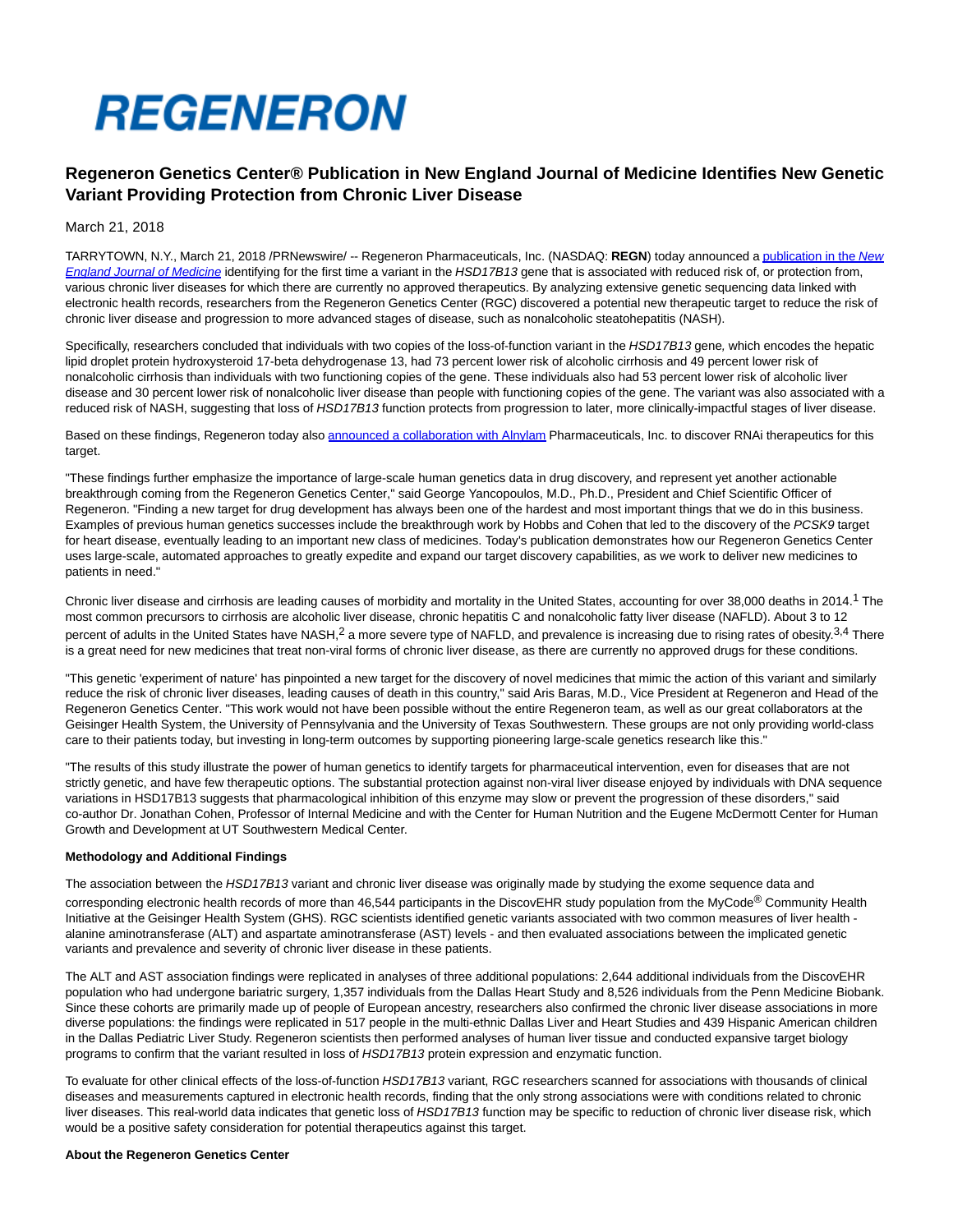The RGC is a fully integrated genomics program that spans early gene discovery and functional genomics and facilitates drug development. The primary goal of the RGC is to improve patient outcomes by identifying novel drug targets, clinical indications for development programs, and genomic biomarkers for pharmacogenomic applications. The RGC is tackling large scale sequencing and analytical approaches and has established numerous collaborations with leading human genetics researchers. To enable this large-scale sequencing and analysis program, the RGC utilizes fullyautomated sample preparation and data processing, as well as cutting-edge cloud-based informatics. Through these efforts, the RGC is currently sequencing de-identified samples from patient volunteers at a rate of almost 250,000 unique exomes per year. The RGC has major collaborations with Geisinger Health System and the UK Biobank supporting their goal of sequencing 1,000,000 individuals linked to their comprehensive digital health records, plus many other major initiatives in disease specific-studies, founder populations and family based-studies.

#### **About Regeneron Pharmaceuticals, Inc.**

Regeneron (NASDAQ: REGN) is a leading biotechnology company that invents life-transforming medicines for people with serious diseases. Founded and led for 30 years by physician-scientists, our unique ability to repeatedly and consistently translate science into medicine has led to six FDA-approved treatments and numerous product candidates in development, all of which were homegrown in our laboratories. Our medicines and pipeline are designed to help patients with eye disease, heart disease, allergic and inflammatory diseases, pain, cancer, infectious diseases and rare diseases.

Regeneron is accelerating and improving the traditional drug development process through our proprietary VelociSuite® technologies, such as VelocImmune<sup>®</sup> which produces optimized fully-human antibodies, and ambitious research initiatives such as the Regeneron Genetics Center, which is conducting one of the largest genetics sequencing efforts in the world.

For additional information about the company, please visi[t www.regeneron.com o](http://www.regeneron.com/)r follow @Regeneron on Twitter.

#### **Forward-Looking Statements and Use of Digital Media**

This news release includes forward-looking statements that involve risks and uncertainties relating to future events and the future performance of Regeneron Pharmaceuticals, Inc. ("Regeneron" or the "Company"), and actual events or results may differ materially from these forward-looking statements. Words such as "anticipate," "expect," "intend," "plan," "believe," "seek," "estimate," variations of such words, and similar expressions are intended to identify such forward-looking statements, although not all forward-looking statements contain these identifying words. These statements concern, and these risks and uncertainties include, among others, the nature, timing, and possible success and therapeutic applications of Regeneron's products, product candidates, and research and clinical programs now underway or planned; the likelihood, timing, and scope of possible regulatory approval and commercial launch of Regeneron's late-stage product candidates and new indications for marketed products; the extent to which the results from the research and development programs conducted by Regeneron or its collaborators (including the discovery discussed in this news release) may be replicated in subsequent studies and lead to therapeutic applications; unforeseen safety issues and possible liability resulting from the administration of products and product candidates in patients; serious complications or side effects in connection with the use of Regeneron's products and product candidates in clinical trials; coverage and reimbursement determinations by third-party payers, including Medicare, Medicaid, and pharmacy benefit management companies; ongoing regulatory obligations and oversight impacting Regeneron's marketed products, research and clinical programs, and business, including those relating to the enrollment, completion, and meeting of the relevant endpoints of post-approval studies; determinations by regulatory and administrative governmental authorities which may delay or restrict Regeneron's ability to continue to develop or commercialize Regeneron's products and product candidates; competing drugs and product candidates that may be superior to Regeneron's products and product candidates; uncertainty of market acceptance and commercial success of Regeneron's products and product candidates and the impact of studies (whether conducted by Regeneron or others and whether mandated or voluntary) on the commercial success of Regeneron's products and product candidates; the ability of Regeneron to manufacture and manage supply chains for multiple products and product candidates; unanticipated expenses; the costs of developing, producing, and selling products; the ability of Regeneron to meet any of its sales or other financial projections or guidance and changes to the assumptions underlying those projections or guidance; the potential for any license or collaboration agreement, including Regeneron's agreements with Sanofi, Bayer, and Teva Pharmaceutical Industries Ltd. (or their respective affiliated companies, as applicable), as well as Regeneron's collaboration with Alnylam Pharmaceuticals, Inc. referenced in this news release, to be cancelled or terminated without any product success; and risks associated with intellectual property of other parties and pending or future litigation relating thereto, including without limitation the patent litigation proceedings relating to Praluent® (alirocumab) Injection, the ultimate outcome of any such litigation proceedings, and the impact any of the foregoing may have on Regeneron's business, prospects, operating results, and financial condition. A more complete description of these and other material risks can be found in Regeneron's filings with the United States Securities and Exchange Commission, including its Form 10-K for the year ended December 31, 2017. Any forward-looking statements are made based on management's current beliefs and judgment, and the reader is cautioned not to rely on any forward-looking statements made by Regeneron. Regeneron does not undertake any obligation to update publicly any forward-looking statement, including without limitation any financial projection or guidance, whether as a result of new information, future events, or otherwise.

Regeneron uses its media and investor relations website and social media outlets to publish important information about the Company, including information that may be deemed material to investors. Financial and other information about Regeneron is routinely posted and is accessible on Regeneron's media and investor relations website [\(http://newsroom.regeneron.com\)](http://newsroom.regeneron.com/) and its Twitter feed [\(http://twitter.com/regeneron\).](http://twitter.com/regeneron)

### **Regeneron Investor Relations Manisha Narasimhan, Ph.D.** Tel: +1 (914) 847-5126 [manisha.narasimhan@regeneron.com](mailto:manisha.narasimhan@regeneron.com)

## **Regeneron Media Relations Alexandra Bowie** Tel: +1 (202) 213-1643 [alexandra.bowie@regeneron.com](mailto:alexandra.bowie@regeneron.com)

<sup>1</sup> Kochanek, K. D., Murphy, S. L., Xu, J. & Tejada-Vera, B. Deaths: Final Data for 2014. Natl Vital Stat Rep 65, 1-122 (2016). <sup>2</sup> Spengler E.K., Loomba R. Recommendations for diagnosis, referral for liver biopsy, and treatment of nonalcoholic fatty liver disease and nonalcoholic steatohepatitis. Mayo Clinic Proceedings. 2015;90(9):1233-1246.